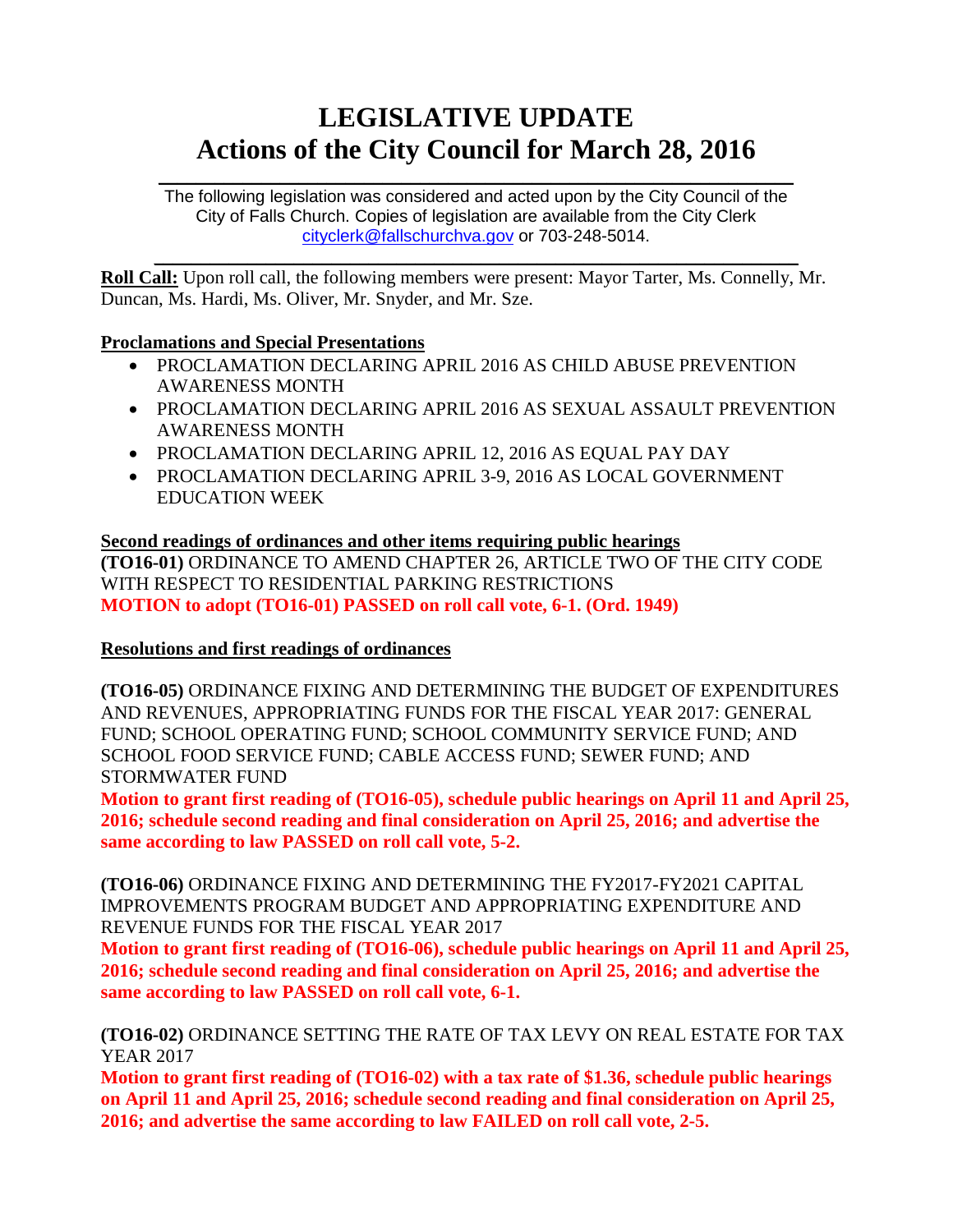**(TO16-02)** ORDINANCE SETTING THE RATE OF TAX LEVY ON REAL ESTATE FOR TAX YEAR 2017

**Motion to grant first reading of (TO16-02) with a tax rate of \$1.34, schedule public hearings on April 11 and April 25, 2016; schedule second reading and final consideration on April 25, 2016; and advertise the same according to law PASSED on roll call vote, 5-2.**

**(TO16-03)** ORDINANCE SETTING THE RATE OF TAX LEVY ON PERSONAL PROPERTY, MACHINERY AND TOOLS AND ALL OTHER PROPERTY SEGREGATED BY LAW FOR LOCAL TAXATION IN THE CITY OF FALLS CHURCH VIRGINIA FOR TAX YEAR 2016 **Motion to grant first reading of (TO16-03), schedule public hearings on April 11 and April 25, 2016; schedule second reading and final consideration on April 25, 2016; and advertise the same according to law PASSED on roll call vote, 7-0.**

**(TO16-04)** ORDINANCE TO AMEND SECTION 40-89 OF THE CODE OF THE CITY OF FALLS CHURCH TO SET THE CIGARETTE TAX LEVY AND RATE **Motion to grant first reading of (TO16-04), schedule public hearings on April 11 and April 25, 2016; schedule second reading and final consideration on April 25, 2016; and advertise the same according to law PASSED on roll call vote, 7-0.**

**(TO16-07)** ORDINANCE TO AMEND CHAPTER 42, "UTILITIES," TO REVISE SEWER RATES AND CHARGES AS OF JULY 1, 2016

**Motion to grant first reading of (TO16-07), schedule public hearings on April 11 and April 25, 2016; schedule second reading and final consideration on April 25, 2016; and advertise the same according to law PASSED on roll call vote, 7-0.**

**(TO16-08)** ORDINANCE TO SET THE STORMWATER UTILITY BILLING UNIT RATE IN ACCORDANCE WITH CHAPTER 42, ARTICLE VII OF THE CODE OF THE CITY OF FALLS CHURCH, VIRGINIA AS OF JULY 1, 2016

**Motion to grant first reading of (TO16-08), schedule public hearings on April 11 and April 25, 2016; schedule second reading and final consideration on April 25, 2016; and advertise the same according to law PASSED on roll call vote, 7-0.**

**(TR16-17)** RESOLUTION APPROVING PROCEDURES FOR THE PROCUREMENT OF CONSTRUCTION MANAGEMENT AT RISK **MOTION to adopt (TR16-17) PASSED on roll call vote, 7-0. (Res. 2016-15)**

**(TR16-11)** AUTHORIZE THE CITY MANAGER TO EXECUTE, ON BEHALF OF THE CITY OF FALLS CHURCH, A PROJECT DESIGN ADMINISTRATION AGREEMENT WITH FAIRFAX COUNTY FOR THE DESIGN OF PEDESTRIAN ENHANCEMENTS AND SIGNAL IMPROVEMENTS ON NORTH WEST STREET

**MOTION to adopt (TR16-11) PASSED on roll call vote, 7-0. (Res. 2016-16)**

## **Consent items**

(1) AUTHORIZE THE CITY MANAGER ON BEHALF OF THE CITY TO AMEND THE CONTRACT WITH FINLEY ASPHALT & SEALING, INC. TO EXPEND UP TO \$1,316,750 FOR ROADBED RECONSTRUCTION PROJECTS (Director of Public Works Mike Collins)